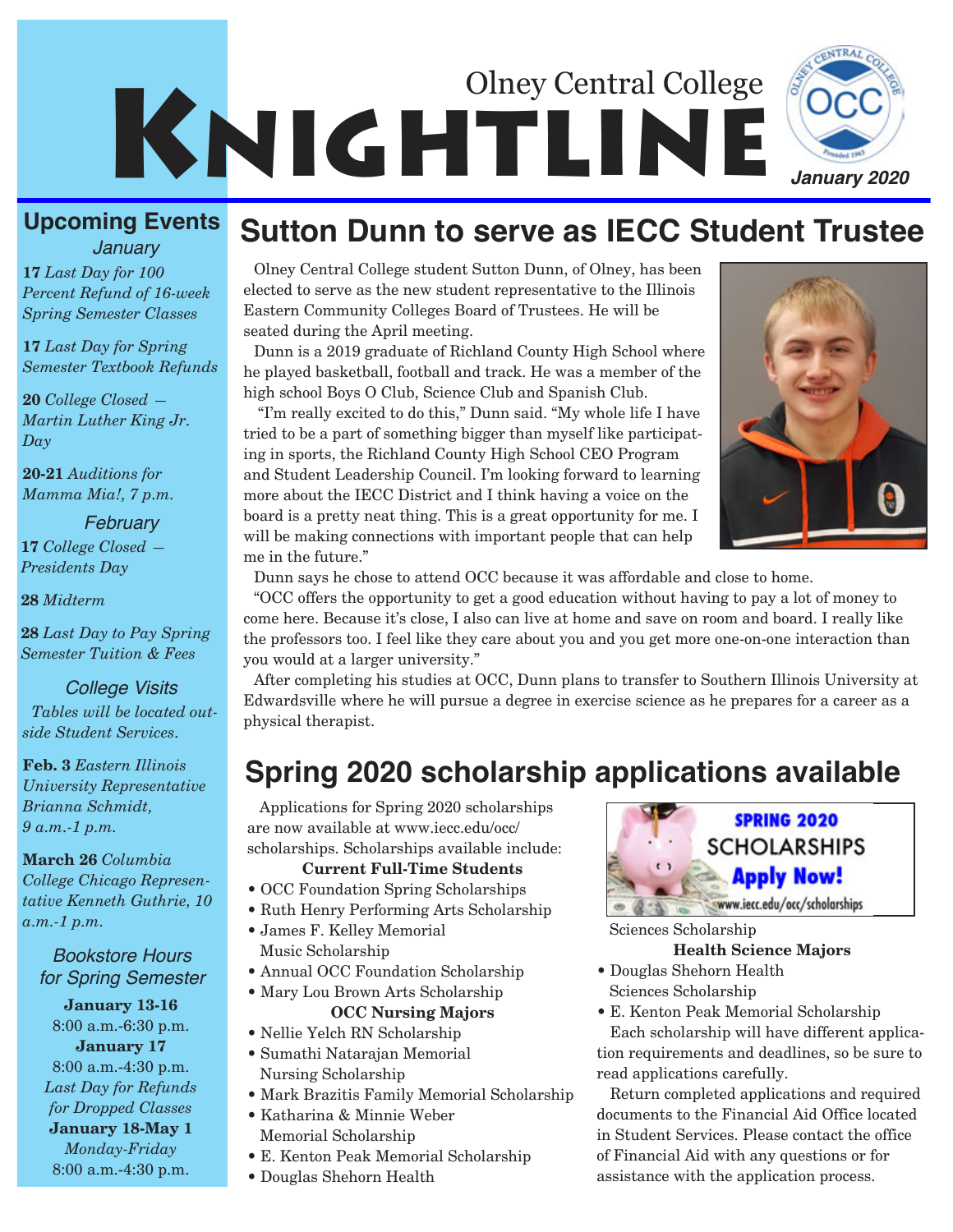

### **KATHY SLICHENMYER RETIRES AFTER 30 YEARS**

**Kathy Slichenmyer retired Dec. 18. She joined IECC as an Office Assistant for the TRIO Upward Bound Grant in October 1989. She had served as Administrative Assistant to the President of OCC since December 2010.** 



## **Salesberry serving as Administrative Assistant to the President**

Lauren Salesberry has joined Olney Central College as the Administrative Assistant to the President.

A 2016 graduate of Lincoln Trail College with a degree in general studies, Salesberry previously worked at OCC as a part-time office assistant in Financial Aid before accepting a full-time position at the Illinois Eastern Community Colleges District Office. She served as an administrative assistant in human resources for a year before returning to OCC in November.

"I really missed working at the college and I am excited to be at OCC again," Salesberry said. "I like coming back to OCC and working with all my former coworkers."

In her new post, Salesberry

also will work closely with the OCC Foundation, serving as its recording secretary.

"I like that the new job encompasses so much, including working with the OCC Foundation and getting scholarships finalized," she said.

Salesberry resides in Olney and enjoys spending time with her 3- and 5-year-old daughters.



# **Auditions for OCC Theatre's 'Mamma Mia!' Jan. 20-21**

The Olney Central College Theatre will hold auditions for "Mamma Mia," at 7 p.m. on Jan. 20-21 in the Dr. John D. Stull Performing Arts Center. Callbacks, if necessary, will be Jan. 22.

Roles are available for high school freshmen through adults. Dialogue cuts, better known as sides, are available at www.iecc.edu/occtheater for the prepared readings. Adult and high school actors should also be prepared to sing 16 bars from a Broadway song or a 70s/80s pop song with sheet music for the accompanist.



There will also be an extremely basic dance routine that will be taught at the auditions. Dance auditions will be conducted in groups of six.

Rehearsals begin on Jan. 27. "Mamma Mia!" performances will be March 20-22 and March 26-29. The show is rated PG-13.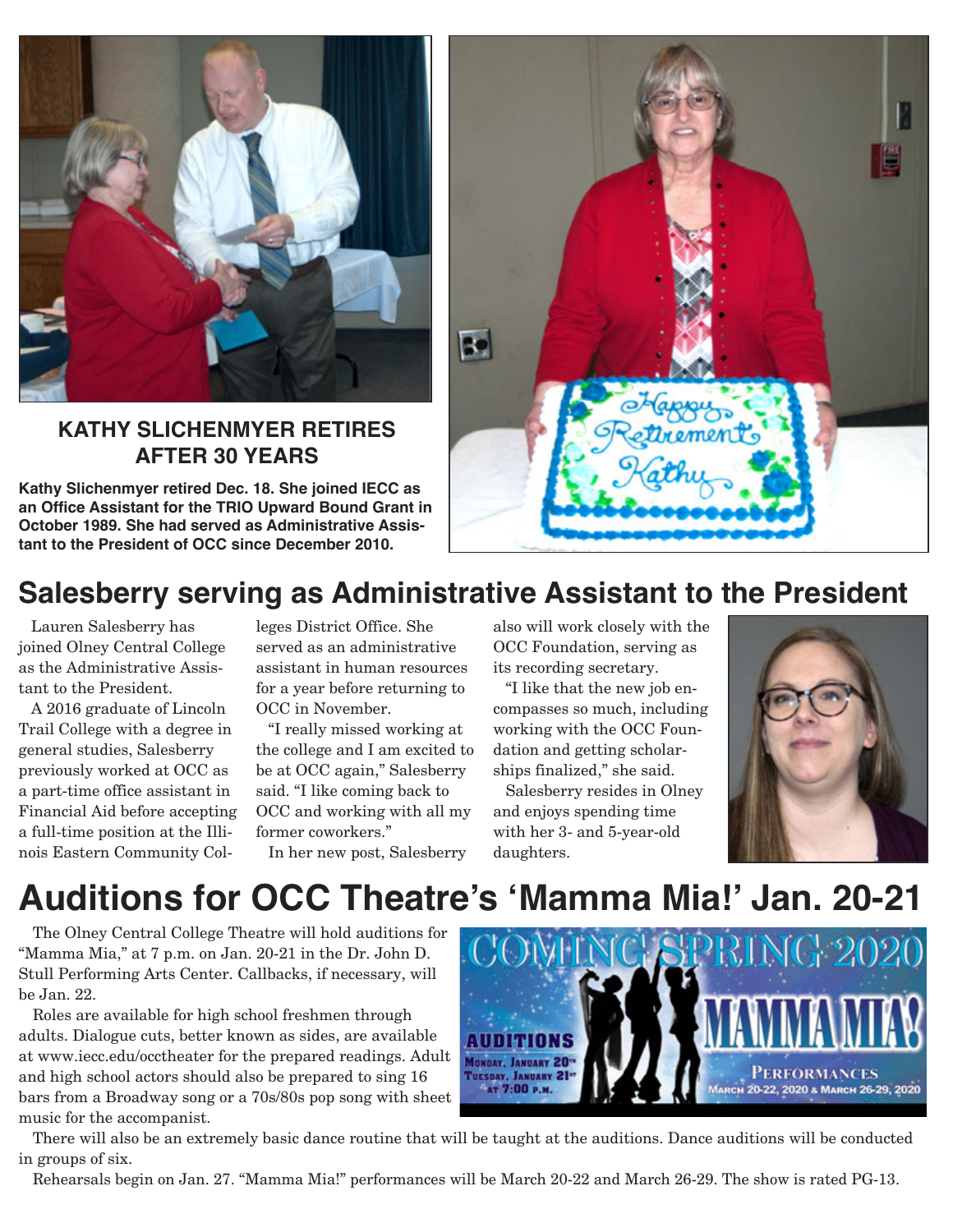

### **Employee Service Awards**

**Above, OCC presented Service Recognition Awards during the Faculty/Staff Spring Workshop on Jan. 2. Full-time employees honored include front row, from left, Deanna Ratts, 20 years; Kim Wilson, 20 years; Kelly Payne, 15 years; Sarah Bergbower, five years; and Tina Evans, five years. Back row, Doug Shipman, 25 years; Jason Hortin, 10 years; Rob Mason, 20 years; Clay Atkins, five years; Allen Simpson, three years; and Logan Marshall, five years. Not pictured are, Libby McVicker and Kristi Urfer, both 20 years; and Pauletta Gullett, 10 years. At right, Larry Harbaugh, received a 20-year service award.**



# **LSC offers free tutoring**

Free tutoring is available to OCC students through the Learning Skills Center.

If you are having difficulties in a class, first talk with your instructor and then contact the LSC. A Math Lab is available from 9 to 11 a.m. Monday through Friday.

The LSC is located in the back of the Anderson Library. If you have trouble locating it, just stop by the library desk and the staff can direct you.

## **Lock Vehicles**

Students utilizing the OCC parking lots are advised to keep their vehicles locked when unattended.

## **Lost and Found**

If you have lost an item, please check with Student Services.





## **Title III tours Indiana State Drone Program**

OCC Drone Technology Specialist Morgan Henton along with Title III Project Director Stephanie Nuttall and Title III Advising Specialist Ashley Bigard visited Indiana State University in Terre Haute to tour its fouryear Drone Program.

"We met with instructors and the program dean to hear about their program and tour their classrooms and labs," Henton said. "While there, we got advice on what classes to offer at OCC as well as suggested equipment. Ashley and Stephanie got to try their hand flying on their simulator as well."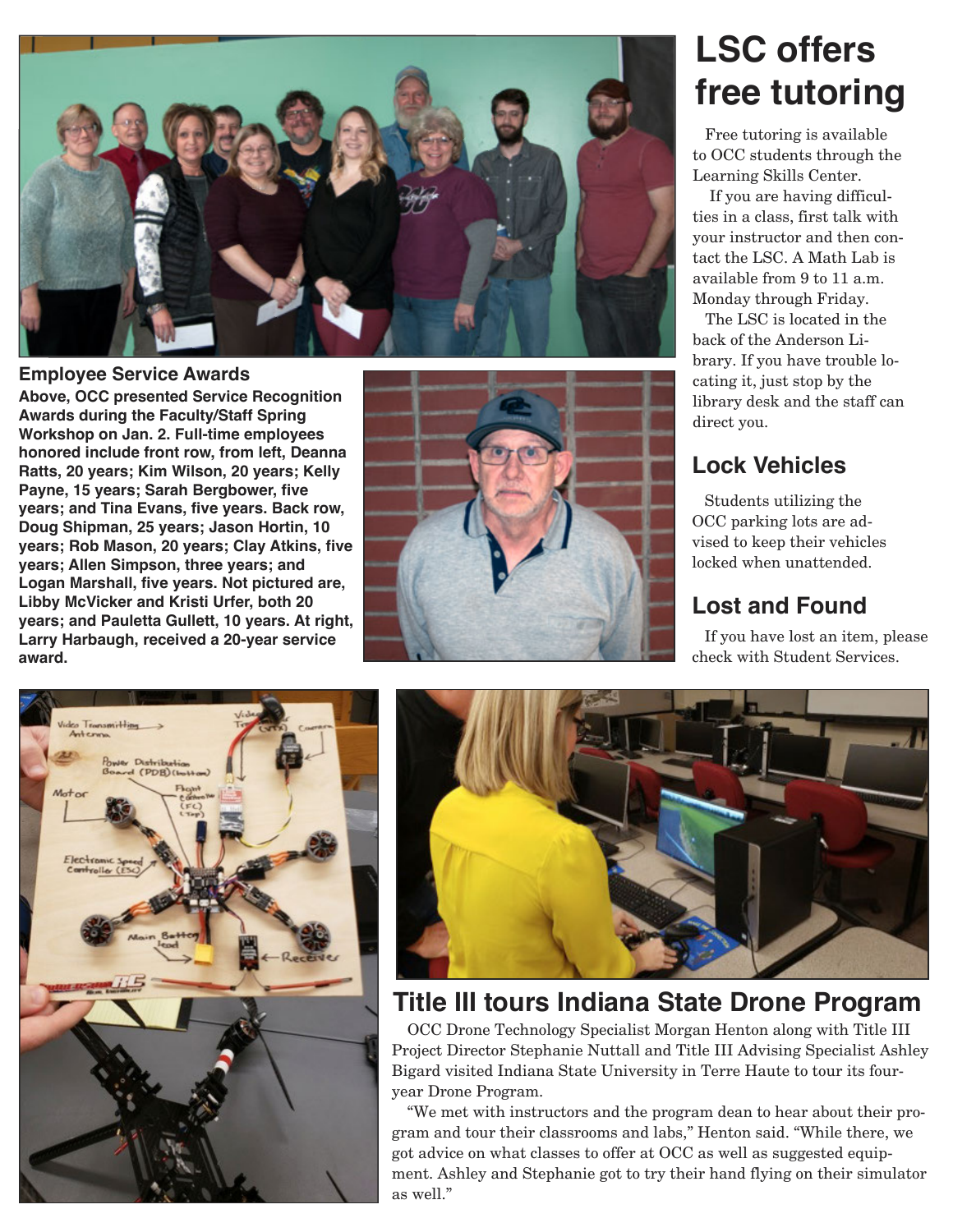

### **SNA DONATION**

**The OCC Student Nurses' Association presented a \$500 donation to the Richland County Shop with a Hometown Hero Program. Pictured, from left, are Sheriff Andy Hires, SNA President Shelby Padilla, Anson Padilla, Miranda Harmon and Officer Daron Harmon. SNA members raised the funds through recent shirt sales.**

### **Application deadline for Nursing Program Feb. 18**

OCC is accepting applications for Fall 2020 entry into the Illinois Eastern Community Colleges/OCC Nursing Program.

Applicants must attend one of three informational meetings scheduled for 1:30 p.m. on Wednesday, Jan. 15, Thursday, Jan. 30 and Tuesday, Feb. 11. The meetings will be held in Wattleworth Hall Room 217.

Individuals wishing to apply should contact Nursing Advisor Linda Horn at 618-395-7777, ext. 2246, as soon as possible. The deadline to apply is Feb. 18.

Prospective students, who have already submitted their applications, should have received a letter regarding the mandatory meetings. Applicants who have not should contact Horn.

Applicants also must take and pass the TEAS Test with a Proficient Level of 58.7 percent or higher to be ranked for admission into the program.

For additional information, visit www.iecc.edu/nursing.

### *Sports Schedule*

**Men's Basketball Jan. 15 —** OCC at Lincoln Trail, 7:30 p.m. **Jan. 18 —** OCC vs. John A. Logan, 3 p.m. at home **Jan. 22 —** OCC vs. Wabash Valley, 7:30 p.m. at home **Jan. 25 —** OCC vs. Shawnee, 3 p.m. at home **Jan. 29 —** OCC at Lake Land, 7:30 p.m. **Feb. 1 —** OCC vs. Rend Lake, 3 p.m. at home **Feb. 5 —** OCC at Kaskaskia, 7:30 p.m. **Feb. 8 —** OCC at Southwestern Illinois, 3 p.m. **Feb. 12 —** OCC at Vincennes, 6 p.m. **Women's Basketball Jan. 15 —** OCC at Lincoln Trail, 5:30 p.m. **Jan. 18 —** OCC vs. John A. Logan, 1 p.m. at home **Jan. 22 —** OCC vs. Wabash Valley, 5:30 p.m. at home **Jan. 25 —** OCC vs. Shawnee, 1 p.m. at home **Jan. 29 —** OCC at Lake Land, 5:30 p.m. **Feb. 1 —** OCC vs. Rend Lake, 1 p.m. at home **Feb. 3 —** OCC at Greenville JV, 7 p.m. **Feb. 5 —** OCC at Kaskaskia, 5:30 p.m. **Feb. 8 —** OCC at Southwestern Illinois, 1 p.m. **Feb. 12 —** OCC at Vincennes, 4 p.m.

# **Olney Central College Winter Weather Policy**

It is Olney Central College's policy to remain open unless the weather makes it too hazardous to do so.

When the safety of students and staff is threatened due to inclement weather or other emergencies, OCC will be closed or classes canceled or delayed.

Administration will attempt to notify media prior to the 6 a.m. news on the day of the closing.

Don't assume that if the elementary and high schools close, OCC will be closed as well. If no announcement is made, classes will meet as usual.

Closure of day classes does not necessarily mean that evening classes will be canceled. Announcements regarding evening classes will be made prior to 4 p.m., if at all possible.

Closings will be posted on the Illinois Eastern Community Colleges website at

www.iecc.edu. Closings also are announced through IECC Alerts. To sign up for IECC Alerts, log into your Entrata account and click on the IECC Alerts link.

See the Winter Weather Closing Policy at www.iecc.edu/occ for additional information.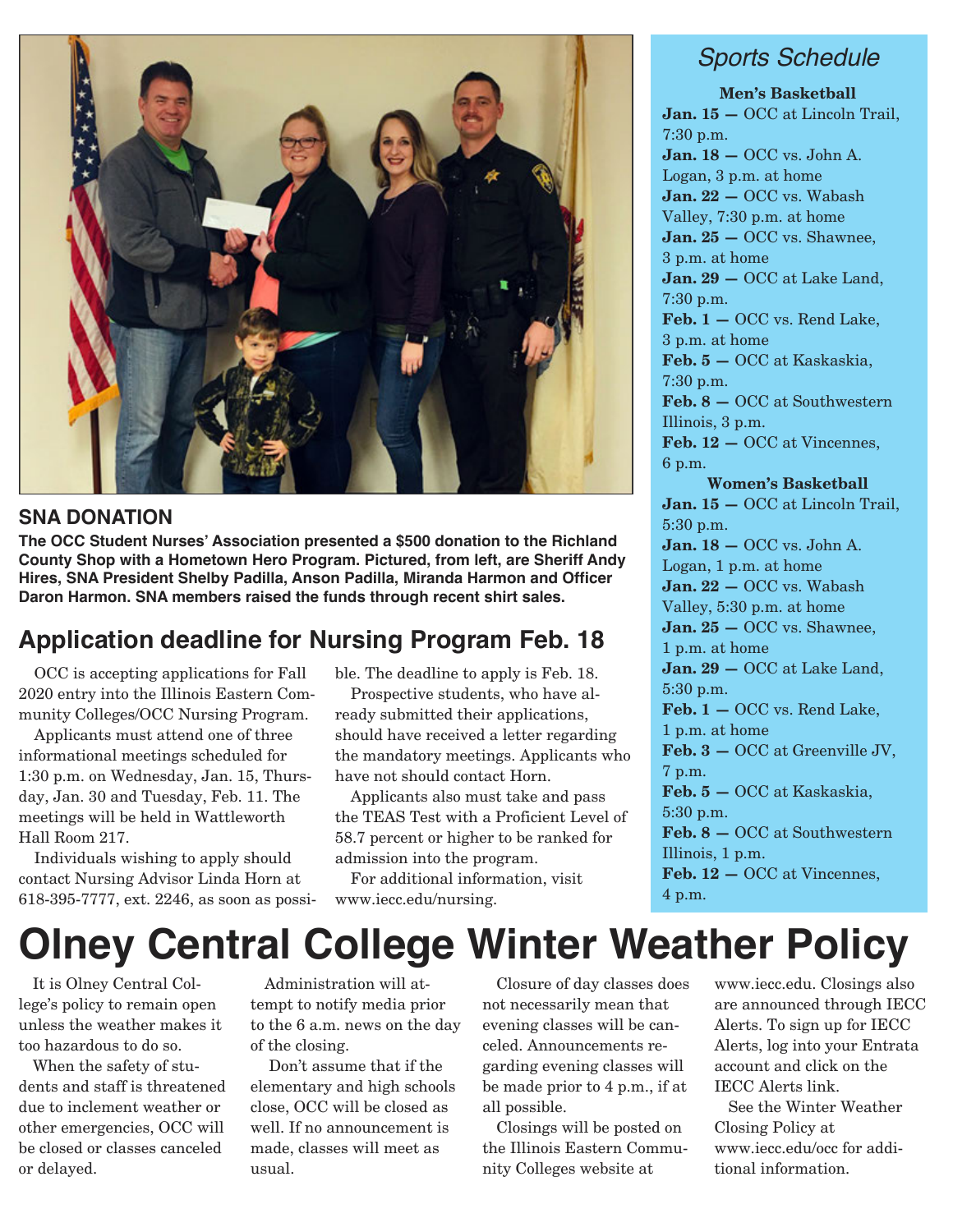

# IECC/OCC Nursing Program Celebrating 'Year of the Nurse'

The World Health Organization has designated 2020 the International Year of the Nurse in honor of the 200th anniversary of Florence Nightingale's birth.

The Illinois Eastern Community Colleges/Olney Central College Nursing Program is pleased to join the American Nurses Association in celebrating this designation.

To mark the occasion, the Knightline will spotlight IECC/OCC Nursing Program faculty, staff, students and alumni throughout the year.

We are kicking off the yearlong celebration with a Question & Answer session featuring Theresa Marcotte and Carla Burgener.

**Theresa Marcott**e has served as the Associate Dean of Nursing and Allied Health since 2016. A full-time employee of the IECC District for 17 years, she joined Wabash Valley College in 2002. She was a nursing instructor for five years and served as WVC's Dean of Instruction from 2007 to 2010. Prior to coming to OCC, Marcotte taught six years at Frontier Community College, where she was head of the nursing department.

During her career, Marcotte has worked in the Cardiovascular Unit at Deaconess Hospital in Evansville and in the OB/GYN Unit at Good Samaritan Hospital in Vincennes, Ind.

Marcotte earned an associate's degree in nursing from WVC and completed a bachelor's degree in nursing from Southern Illinois University at Edwardsville. She received her master's



**Associate Dean of Nursing and Allied Health Theresa Marcotte and Administrative Assistant Carla Burgener (right).** 

degree from the University of Southern Indiana and earned her Doctor of Nursing Practice Degree from Southern Illinois University at Edwardsville in 2018.

### *Why did you choose nursing as a career?*

**Marcotte:** I always wanted to help people and I wanted to be in the medical field.

### *What have you enjoyed most about your career?*

**Marcotte:** As a nurse, making a difference in the lives of the patients and helping them achieve a positive outcome when I can. As an educator, it's being able to give back to my profession and as an administrator my hope is to

give back to my peers as well as helping the students.

### *What is the most rewarding aspect of your current position?*

**Marcotte:** I think working to move us into the technology age, but also working to incorporate updated practices into nursing education. Things have changed so much in nursing and education. The challenge is to blend these two needs. Students don't learn the same way we did.

I think having faculty be on board with these changes, even though change is not easy, has been great. We don't have a choice. We just have to adapt. We have done that and our

**See Nursing, Page 6**